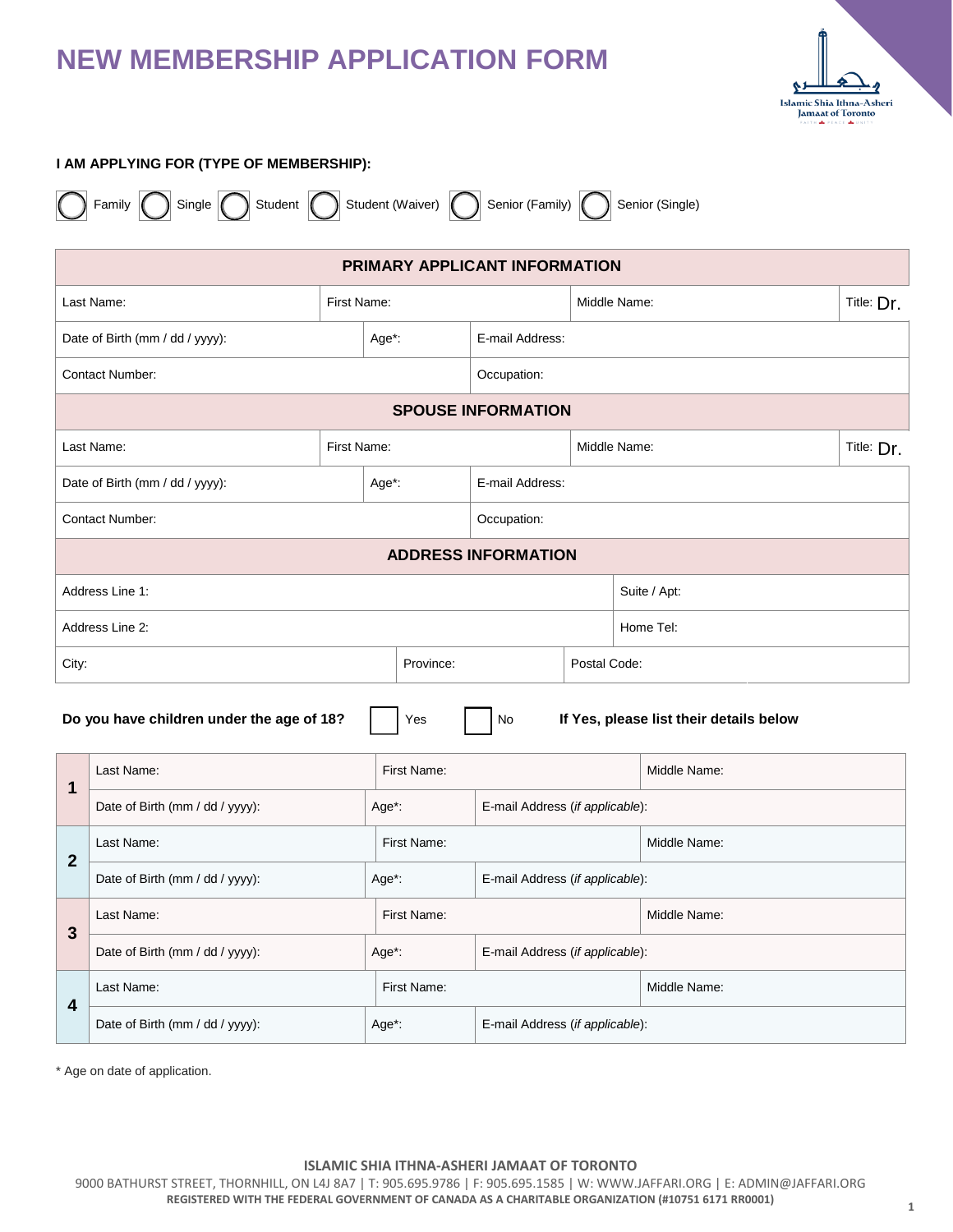

| Date of arrival in Canada (mm/dd /yyyy):                                                         |                                                                                                         | Referring Jamaat (if applicable): |  |  |
|--------------------------------------------------------------------------------------------------|---------------------------------------------------------------------------------------------------------|-----------------------------------|--|--|
|                                                                                                  | Affiliated Centre: ( ) Jaffari Community Centre ( ) Masumeen Islamic Centre ( ) Razavi Community Centre |                                   |  |  |
| I/We hereby certify that all information provided on the membership application form is correct. |                                                                                                         |                                   |  |  |

I/We agree to abide by the rules and regulations as outlined in the General Operating By-Laws 2 of the ISIJ of Toronto, including any amendments or resolutions that may have been or will be passed, accepted or adopted at any time.

I/We expressly agree to the use, collection and disclosure of the information provided herein by the Islamic Shia Ithna-Asheri Jamaat of Toronto ("ISIJ of Toronto") to generally further the aims and objectives of the ISIJ of Toronto and to receive correspondence from the ISIJ of Toronto.

Opt-out of using my information for the ISIJ Membership Directory and Wedding Address Labels

| Signature of Primary Applicant: | Signature of Spouse (if applicable): |
|---------------------------------|--------------------------------------|
| Date:                           | Date:                                |

## **PROPOSER AND SECONDER OF NEW MEMBERSHIP**

The application must be proposed by a Member of the Corporation and seconded by another Member of the Corporation, provided that both the proposer and seconder must be Members of the Corporation for at least five (5) consecutive years immediate preceding the date of the application and in good standing and are not Directors of the Corporation. Both also certify that they know the applicant(s) to be of the Shi'a Ithna-Asheri faith.

| <b>PROPOSER</b>        | <b>SECONDER</b>        |
|------------------------|------------------------|
| Full Name:             | Full Name:             |
| First Line of Address: | First Line of Address: |
| Signature:             | Signature:             |

In addition to completing the membership application form, please also provide:

- **Documents required by the primary applicant (and spouse, if applicable).** Choose one from each group to satisfy the 4 required data elements (legal name, date of birth, signature, proof of residency) Group A: Utility Bill, Bank Letter, Driver's License Group B: Driver's License, Passport (Copy of photo page)
- **Copy of Student Identification**

If you are age 25 and under and a full-time student, you must provide a copy of your student identification to qualify for student membership fee.

## **A letter as proof of being a volunteer**

If you are age 25 or under and a full-time student, and volunteer at the ISIJ of Toronto (Madressah, board, etc.), provide a letter from your volunteer committee to qualify for a student waiver membership fee.

## **ISLAMIC SHIA ITHNA-ASHERI JAMAAT OF TORONTO**

9000 BATHURST STREET, THORNHILL, ON L4J 8A7 | T: 905.695.9786 | F: 905.695.1585 | W: WWW.JAFFARI.ORG | E: ADMIN@JAFFARI.ORG **REGISTERED WITH THE FEDERAL GOVERNMENT OF CANADA AS A CHARITABLE ORGANIZATION (#10751 6171 RR0001) <sup>2</sup>**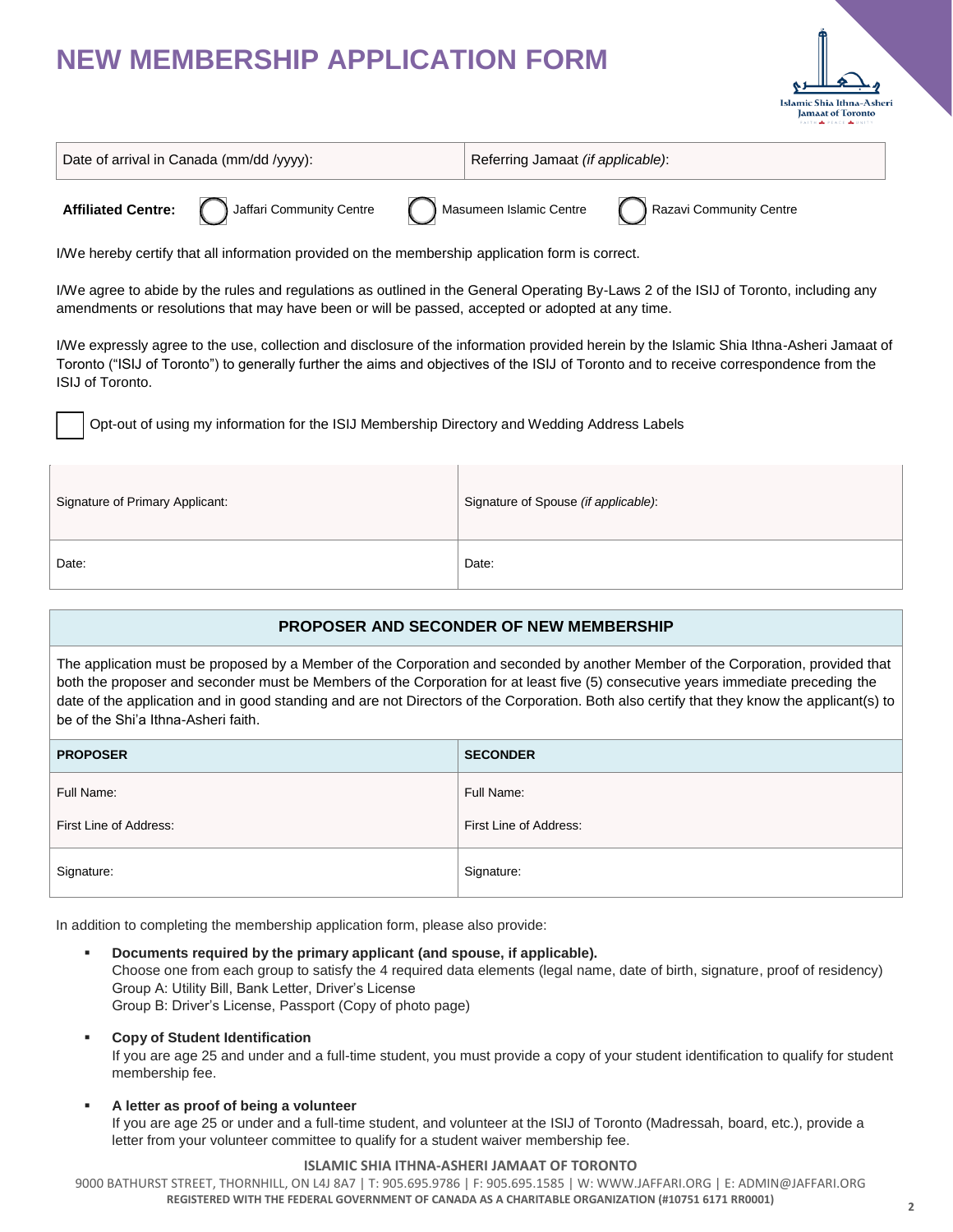$\blacksquare$ 



| <b>PAYMENT INFORMATION</b>                                                                   |                                                                                                           |                                     |  |  |
|----------------------------------------------------------------------------------------------|-----------------------------------------------------------------------------------------------------------|-------------------------------------|--|--|
|                                                                                              |                                                                                                           | $\mathbb{S}$                        |  |  |
|                                                                                              | YEARLY MEMBERSHIP DUES (PLEASE CHECK ONE BOX ONLY)                                                        |                                     |  |  |
|                                                                                              |                                                                                                           | \$750.00                            |  |  |
|                                                                                              |                                                                                                           | \$375.00                            |  |  |
|                                                                                              |                                                                                                           | \$187.50                            |  |  |
|                                                                                              |                                                                                                           |                                     |  |  |
|                                                                                              |                                                                                                           |                                     |  |  |
|                                                                                              |                                                                                                           | \$225.00                            |  |  |
|                                                                                              | <b>CONTRIBUTIONS &amp; DONATIONS</b><br>(CHECK THE BOX AND STATE THE AMOUNT YOU WOULD LIKE TO CONTRIBUTE) |                                     |  |  |
| General Fund / Mosque Maintenance<br>\$                                                      | Muharram                                                                                                  | \$                                  |  |  |
|                                                                                              |                                                                                                           |                                     |  |  |
| <b>RCC</b><br><b>MIC</b><br>JCC                                                              | Ramadan                                                                                                   | \$                                  |  |  |
| Khums<br>\$                                                                                  | Other (Specify):                                                                                          | \$                                  |  |  |
| THANK YOU FOR YOUR CONTRIBUTION(S)                                                           | <b>TOTAL ENCLOSED:</b>                                                                                    | \$                                  |  |  |
| <b>CHOOSE METHOD OF PAYMENT</b>                                                              | <b>OFFICE USE ONLY</b>                                                                                    |                                     |  |  |
| Cheque No: ________________<br>Cash                                                          | Application Received on:                                                                                  | Membership ID of Primary Applicant: |  |  |
| MasterCard<br>Visa                                                                           | Checked by:                                                                                               | <b>Application Complete</b>         |  |  |
| Credit Card #                                                                                | Date:                                                                                                     | Submitted for Processing            |  |  |
|                                                                                              | Date:                                                                                                     | Application Approved                |  |  |
| <b>Expiry Date:</b>                                                                          | APPROVAL SIGNATURE:                                                                                       |                                     |  |  |
| I shall call in and pay upon receiving confirmation that my<br>application has been approved |                                                                                                           |                                     |  |  |

#### **ISLAMIC SHIA ITHNA-ASHERI JAMAAT OF TORONTO**

9000 BATHURST STREET, THORNHILL, ON L4J 8A7 | T: 905.695.9786 | F: 905.695.1585 | W: WWW.JAFFARI.ORG | E: ADMIN@JAFFARI.ORG **REGISTERED WITH THE FEDERAL GOVERNMENT OF CANADA AS A CHARITABLE ORGANIZATION (#10751 6171 RR0001) <sup>3</sup>**